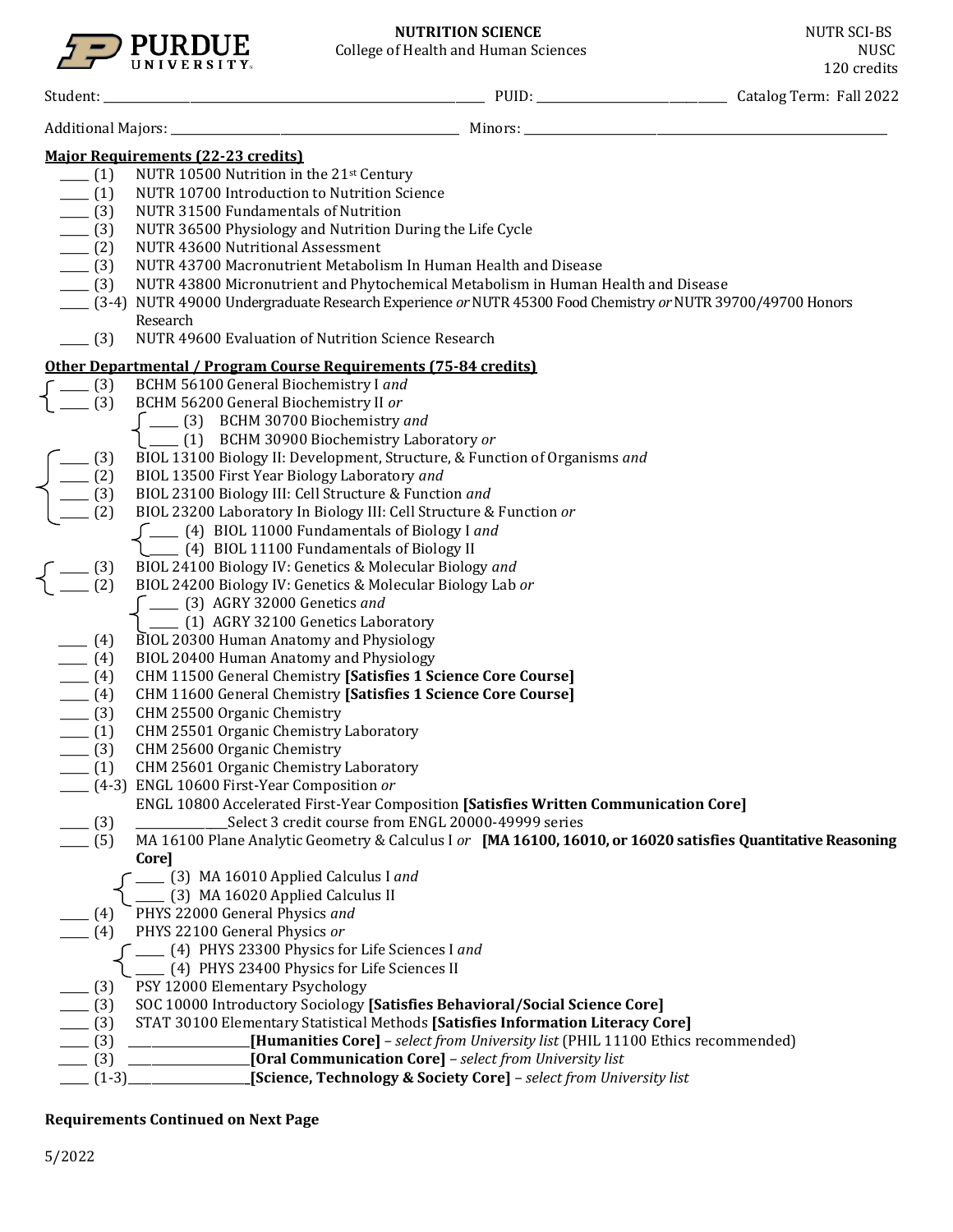### **Electives (13-23 credits)**

| ______ | ______________________ | ______<br>________________________________ | $- - - - -$      | ______                                     |
|--------|------------------------|--------------------------------------------|------------------|--------------------------------------------|
| _____  | _____________________  | ______<br>_____________________<br>_______ | _____<br>_______ | ______<br>______________________<br>______ |

### **120 semester credits required for Bachelor of Science degree**

University Foundational Learning Outcomes List:<https://www.purdue.edu/provost/students/s-initiatives/curriculum/courses.html>

A student may elect the Pass / Not-Pass (P/NP) grading option for elective courses only, unless an academic unit requires that a specific departmental course/s be taken P/NP. Students may elect to take University Core Curriculum courses P/NP; however, some major Plans of Study require courses that also fulfill UCC foundational outcomes. In such cases, students may not elect the P/NP option. A maximum of 24 credits of elective courses under the P/NP grading option can be used toward graduation requirements. For further information, students should refer to the College of Health and Human Sciences P/NP Policy.

Students are encouraged to use this advising worksheet as a resource when planning progress toward completion of degree requirements. An Academic Advisor may be contacted for assistance in interpreting this worksheet. This worksheet is not an academic transcript, and it is not official notification of completion of degree or certificate requirements. The University Catalog is the authoritative source for displaying plans of study. The student is ultimately responsible for knowing and completing all degree requirements